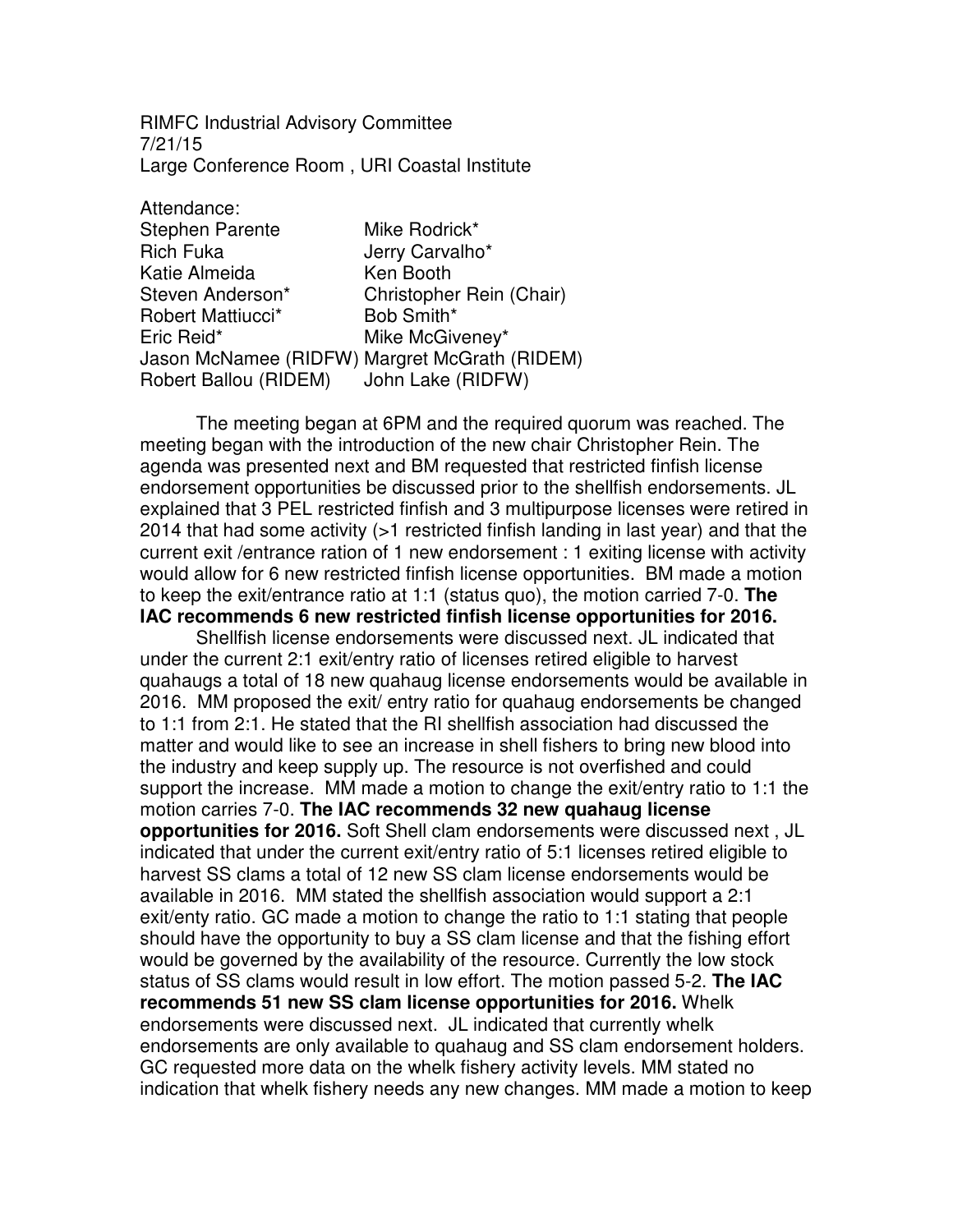whelk exit/entry at status quo. Motion passes 6-1. **The IAC recommends that whelk endorsement remain only available to current quahaug and SS clam license holders.** Next there was discussion on the structure of the PEL and CFL shellfish licenses. GC stated that he wants the shellfish licenses simplified to a single shellfish license. MM indicated that his group felt similarly and that this discussion was mirrored in the statewide shellfish management plan initiative currently in progress. The current structure is not equitable to PEL/CFL license holders who pay more money than MPURP license holders for the same access to shell fishing. Additionally, the shellfish sector is now the only one has specific possession limits for the CFL license endorsements which do not meet the current needs of the fishery. JL indicated that RIDFW agrees and that they would like to get rid of the CFL license all together in a license restructure initiative.

 The crustacean sector was discussed next, JL indicated that the current moratorium on new lobster licenses is still in effect from the Atlantic States Marine Fisheries Commission (ASMFC) fishery management plan. JL indicated that trap transferability has been in place in RI for a year and that NOAA fisheries is allowing transfers for the 2016 fishing year. Trap reduction schedule starts May 1, 2016. **The IAC recommends no changes to the lobster license endorsement structure.** 

Changes to the floating fish trap endorsement were discussed next. JL indicated that RIDFW is interested in altering the provisions of the endorsement in response to so discrepancies in the endorsement issuance process brought to light be a recent sale of a fish trap business. JL indicated that the current rules are not clear as to who may harvest and land fish caught in a fish trap and the intent of the regulations is to clarify the process. The proposed changes would also enhance RIDFW's data collection from the fishery and take the endorsement off of a three year cycle. GC stated that the system is fine as it is and RIDFW should not make the license system more complicated. Adding the new provisions will restrict floating fish trap fishers, these restrictions are not warranted merely so RIDFW can improve its data collection. He does not see the need for a fish trap endorsement at all. BB asked if there were any enforcement issues, JL indicated these changes come from RIDFW and is not aware of any enforcement issues. GC made a motion to not accept the changes to the fish trap endorsement, the motion fails 2-4-1. ER made a motion to accept the changes to the endorsement, the motion does not pass 3-3-1. JL indicated that RIDFW will likely not pursue the changes without the IAC consent and will wait until a broad license restructure to address the issue. **The IAC does not recommend the changes to the floating fish trap endorsement.** 

 The next item for consideration was alterations to the regulation concerning a sale of commercial fishing business (license/vessel/gear). Language was added to the regulation to clarify that the vessel involved in the sale must be the vessel used to satisfy the fishing activity requirement. GC stated he is opposed to the changes as it would further restrict fishermen from selling their businesses, he supports no changes. MMcG stated that in current system if the vessel involved in the sale is not the vessel with the fishing history it would be denied and the applicant would need to appeal the decision in the